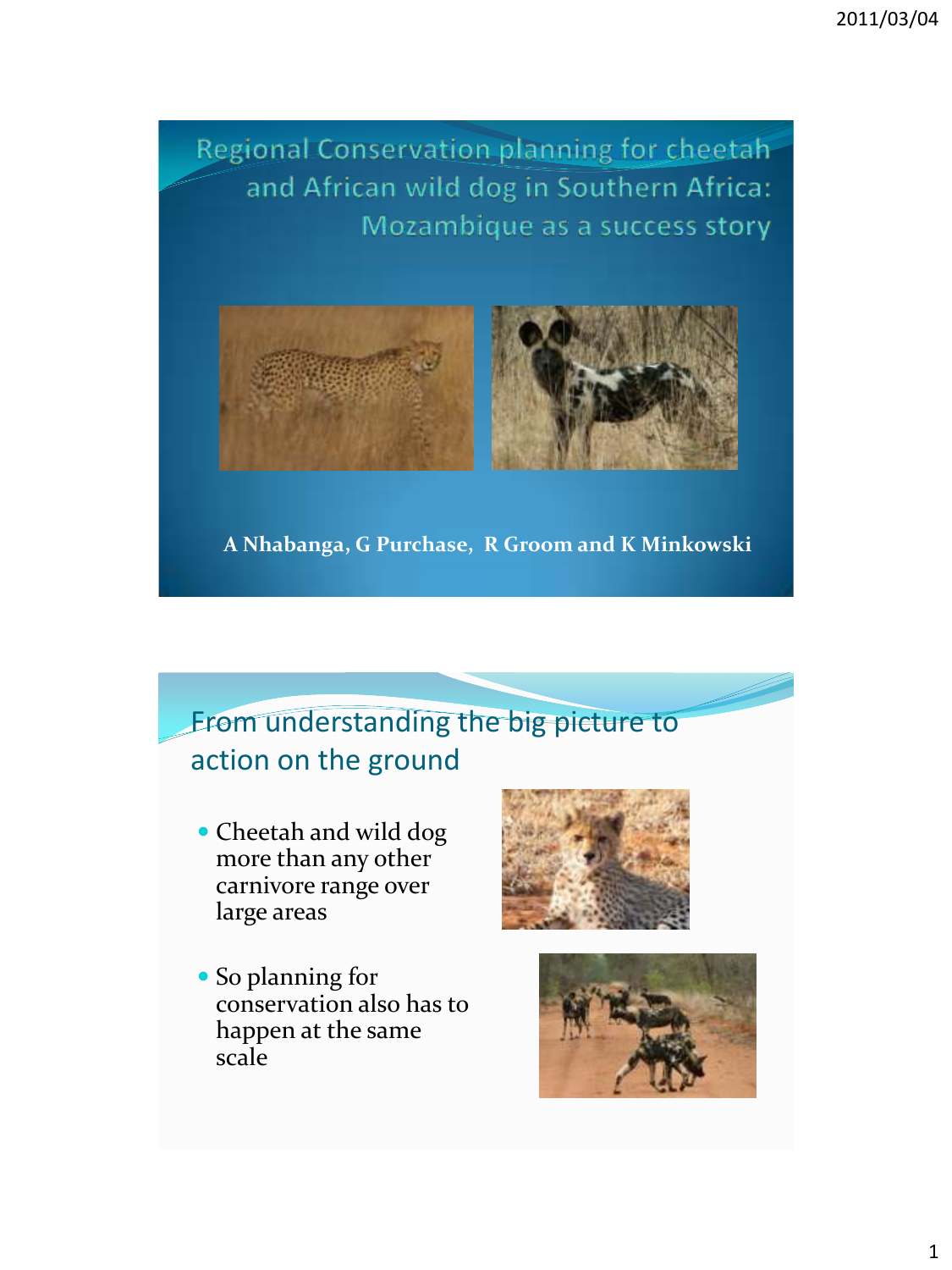Regional strategies drawn up first – the big picture

• In 2007 two regional strategies were developed – East and Southern Africa





• Process involved mapping current knowledge and developing strategy



#### National action plans then developed = action on the ground

- Action takes place at the national level. Regional strategy used to guide national plans
- All countries in the region were involved regardless of status of cheetah identified at the regional level
- Mozambique NAP developed in June 2010
- Process allows for more detailed knowledge and understanding to be incorporated.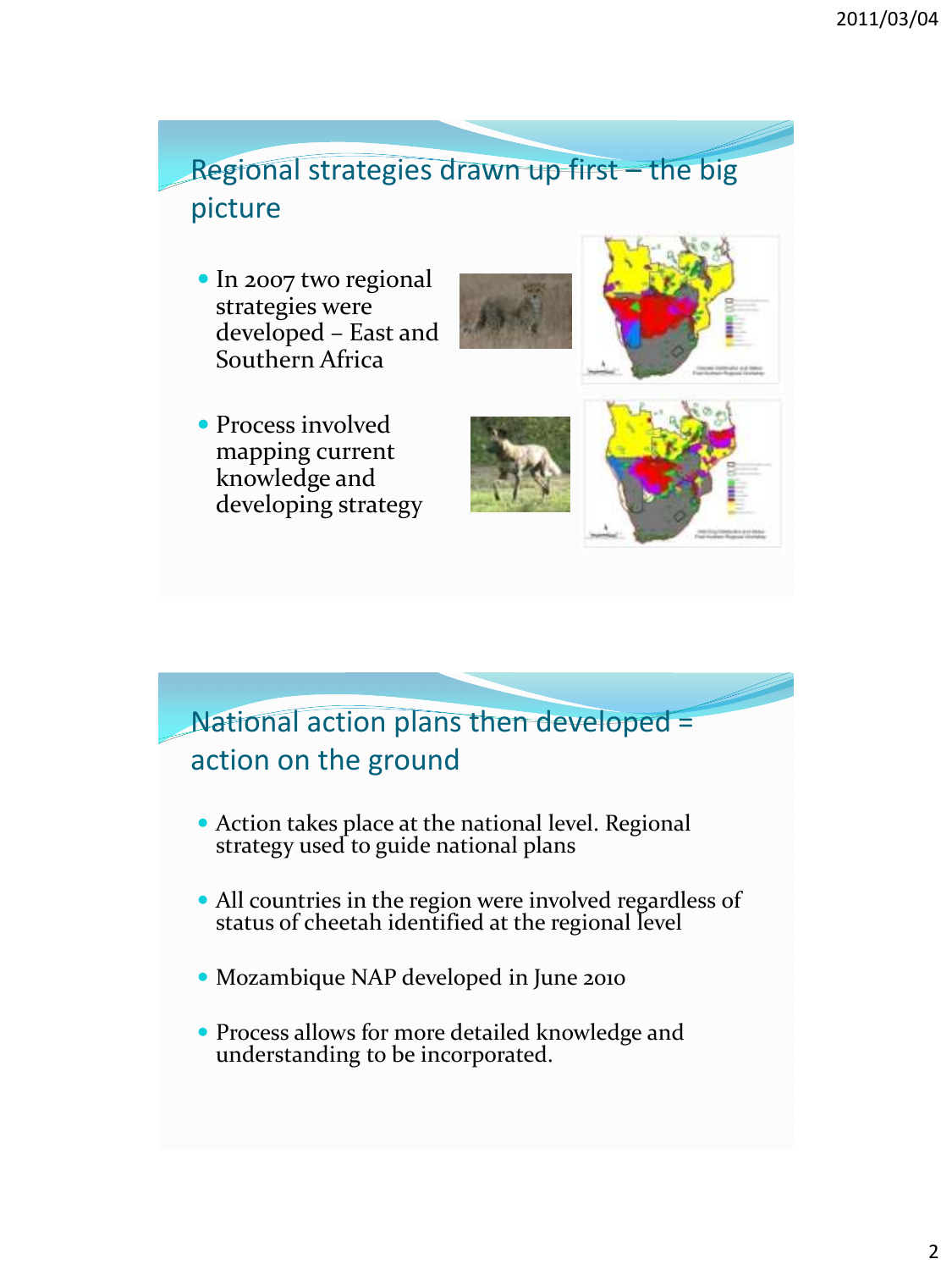



## Questionnaire survey: Introduction

- Carried out in South Central of Mozambique (Banhine, Zinave and Limpopo National Parks),
- Was done during December 2010, just before the heavy rains started,
- To update the information available related to cheetah in the country, which was out of date.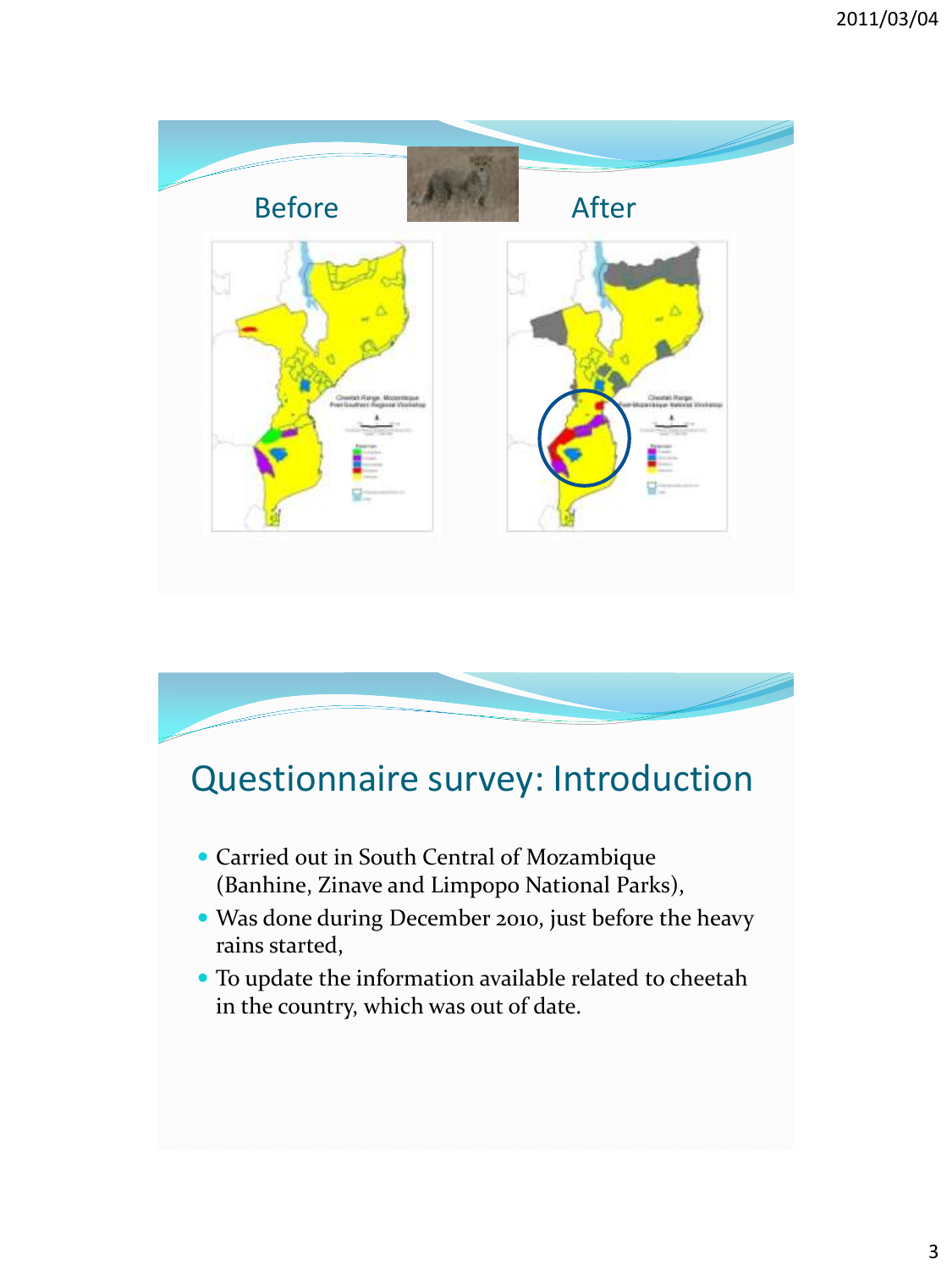# **Objectives**

#### **General objective:**

 To determine cheetah presence or absence to guide conservation efforts

#### **Specific objectives:**

- To determine current range of cheetahs in the study area;
- The threats that the cheetahs are facing ;
- Presence of other carnivores in the study area.



# Methods

- Map from National Action Plan (June 2010, Maputo) was used to guide the survey
- Open interview: face to face interview was conducted;
- Focused group discussions;
- Direct observations.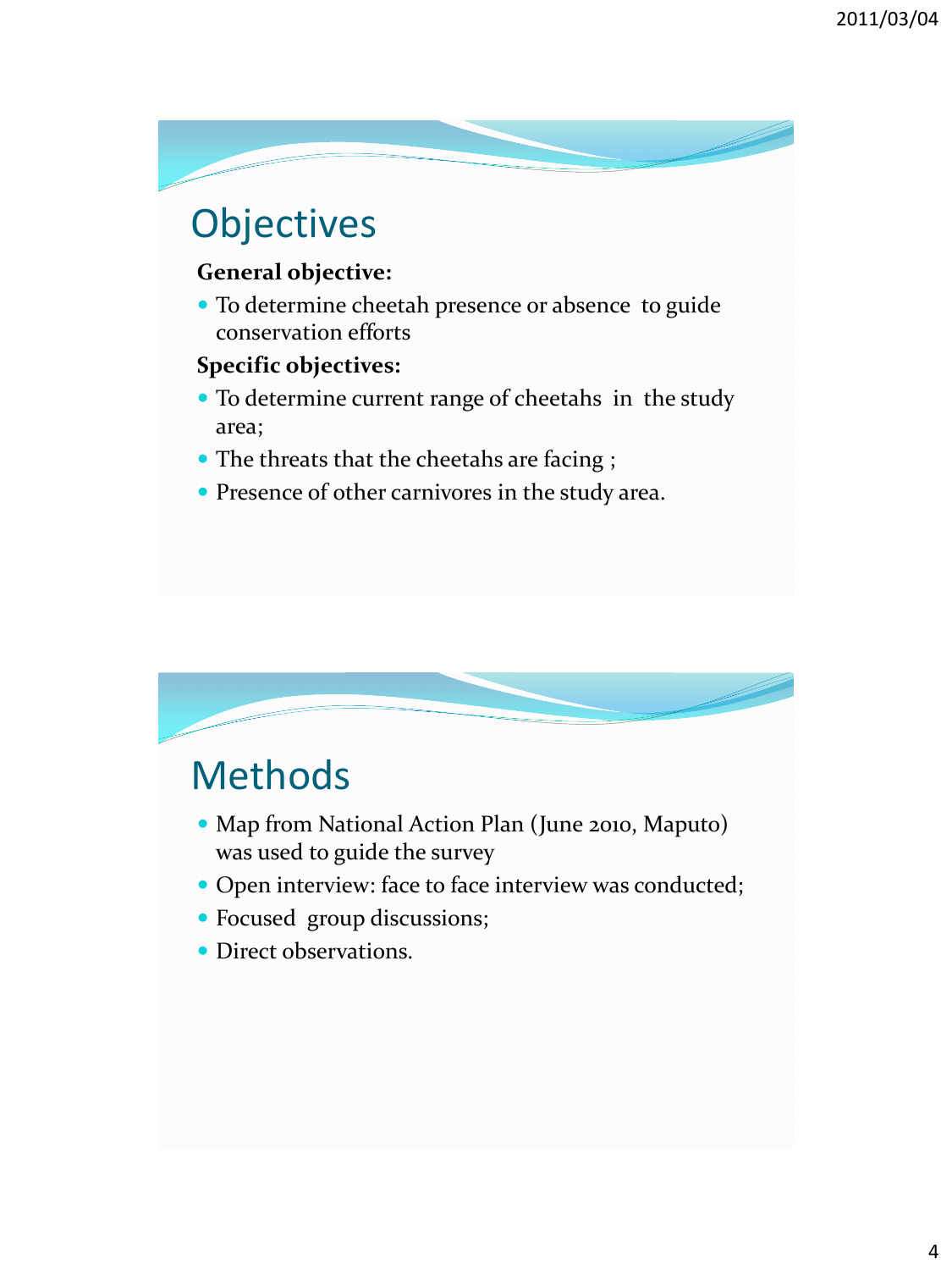# Correct identification?





# Results 1: Cheetah Distribution

- Zinave: that previous reports were inaccurate because people were confusing cheetah with serval;
- Banhine: in National Action Plan, was recorded as not present. But was indicated in distribution map of Skinner & Chimimba( 2005);
- This survey confirmed cheetah present in Banhine
- Limpopo: also included in the distribution map of Skinner & Chimimba (2005); presence confirmed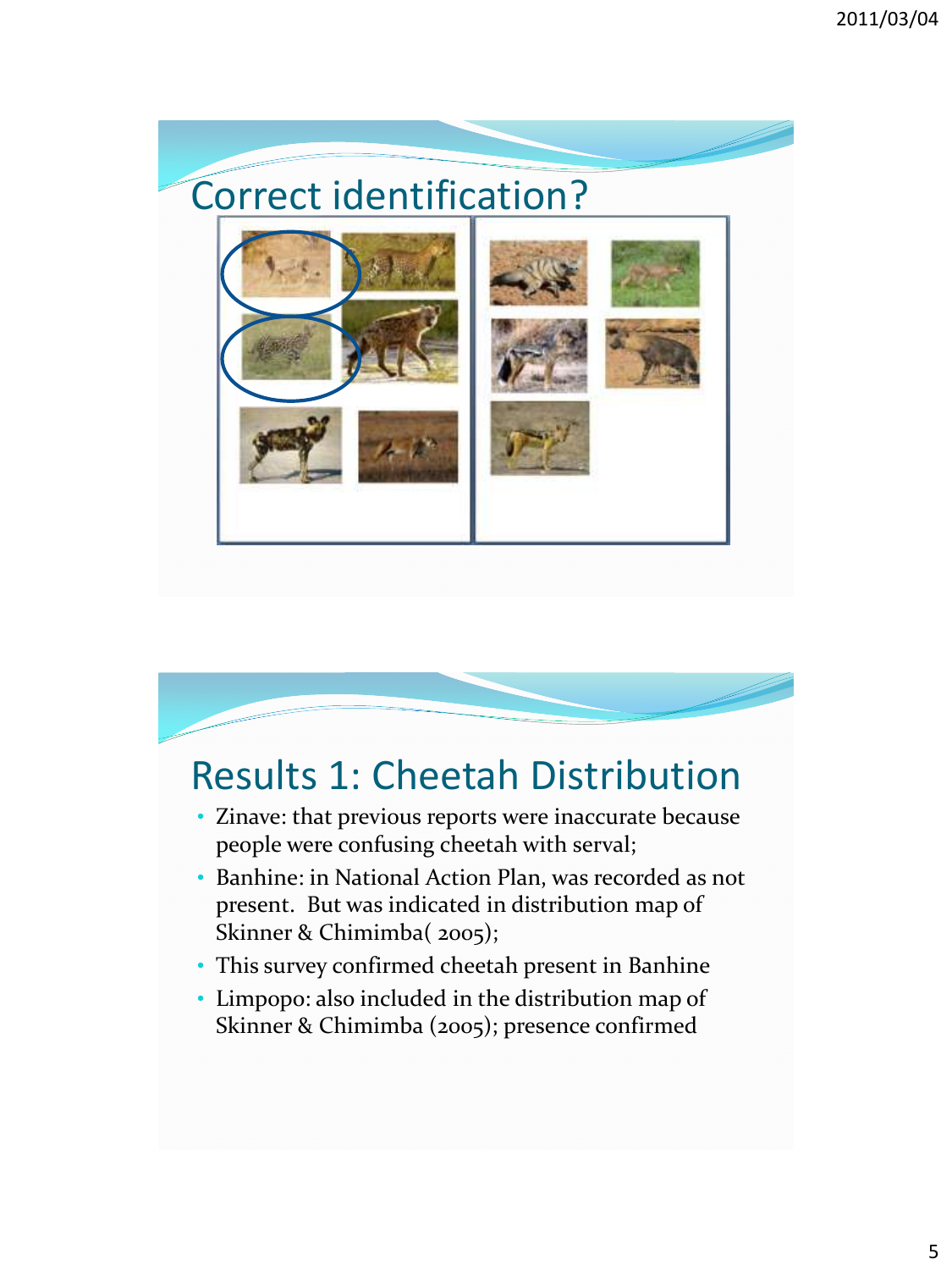

# Results 1: Cheetah distribution



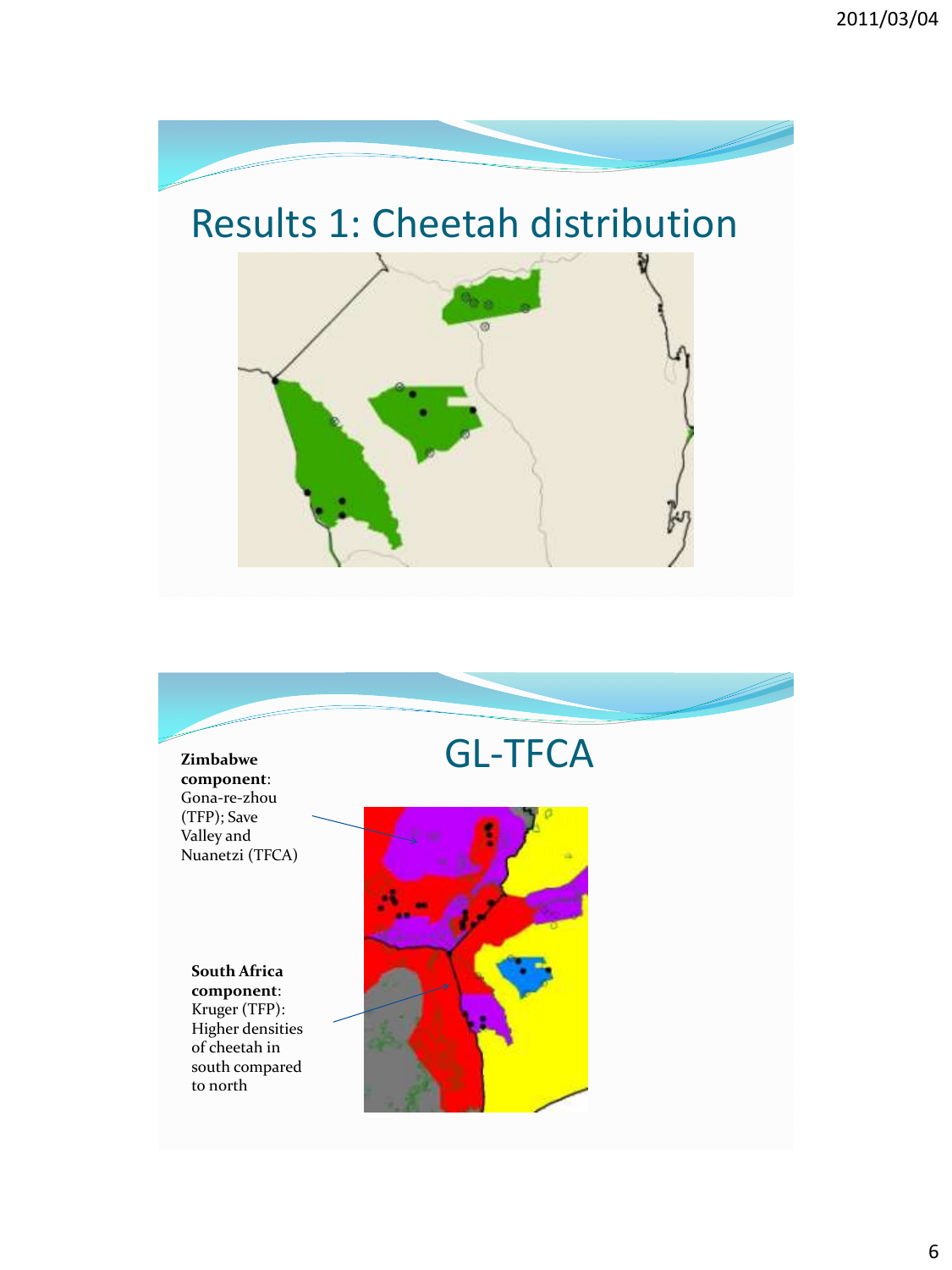

# Results 1: Cheetah population

| <b>Variable</b> | <b>Zinave</b><br><b>National</b><br>$Park(\%)$ | <b>Banhine</b><br><b>National</b><br>$Park(\%)$ | <b>Limpopo National</b><br>$Park(\%)$ |
|-----------------|------------------------------------------------|-------------------------------------------------|---------------------------------------|
| Increase        | $\Omega$                                       | 80                                              | 90                                    |
| Decrease        | $\Omega$                                       | $\Omega$                                        | $\Omega$                              |
| Don't know      | 100                                            | 20                                              | 10                                    |
| <b>Total</b>    | 100                                            | 100                                             | 100                                   |

Results 2: Occupation of people

| <b>Type of Respondent</b>                                            | <b>Zinave</b><br><b>National Park</b> | <b>Banhine</b><br><b>National Park</b> | Limpopo<br><b>National Park</b> |
|----------------------------------------------------------------------|---------------------------------------|----------------------------------------|---------------------------------|
| <b>Commercial</b><br>$\operatorname{crop}(\operatorname{dry}$ land)  | $\Omega$                              | $\Omega$                               | $\Omega$                        |
| <b>Subsistence</b><br>$\operatorname{crop}(\operatorname{dry}$ land) | 20                                    | 25                                     | 20                              |
| <b>Commercial</b><br>livestock                                       | $\Omega$                              | $\Omega$                               | $\mathbf{o}$                    |
| <b>Subsistence</b><br>Livestock                                      | 7                                     | 3                                      | 6                               |
| Wardens                                                              | 3                                     | $\overline{2}$                         | $\overline{4}$                  |
| Total                                                                | 30                                    | 30                                     | 30                              |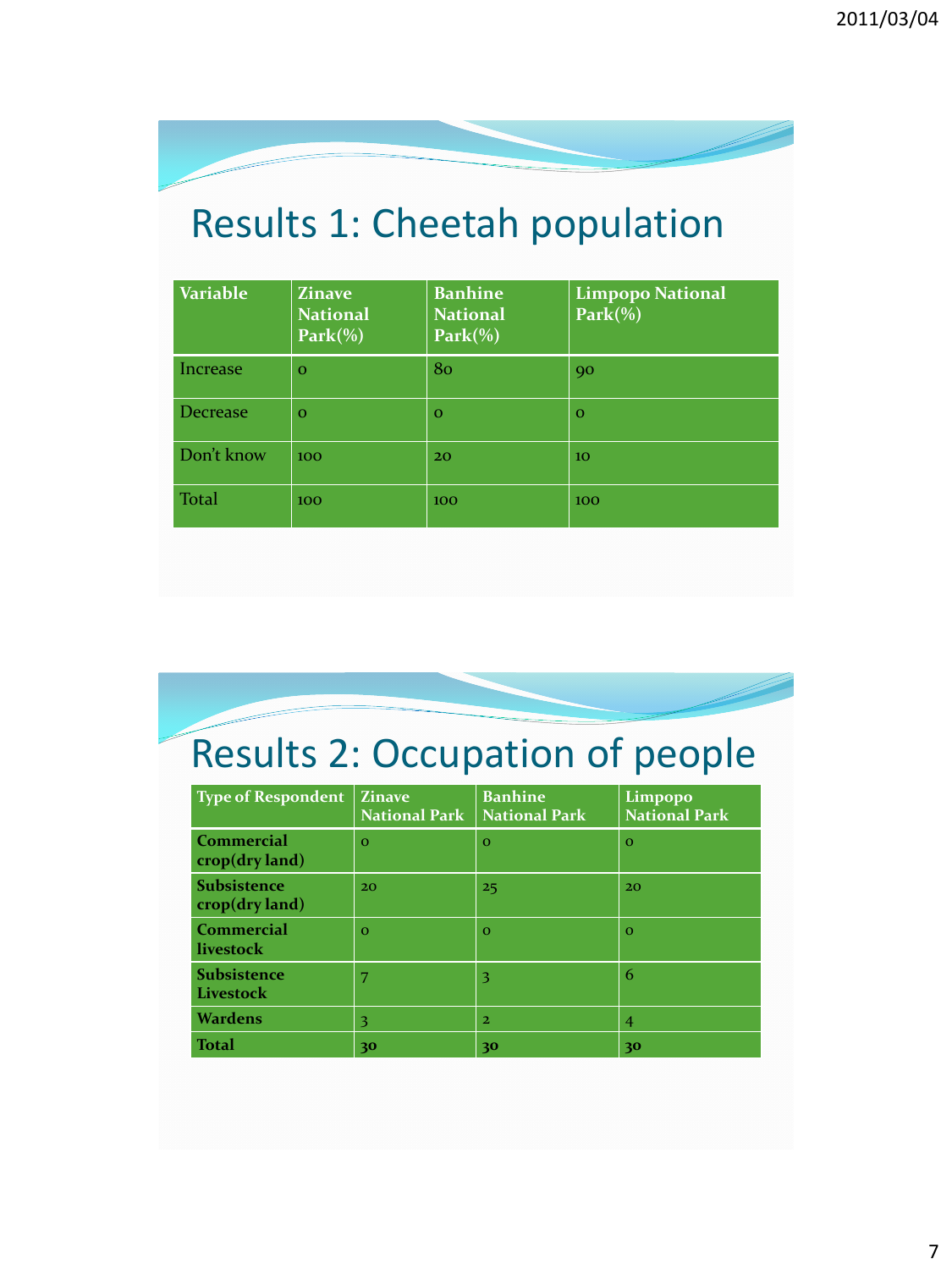## Results 3: Human-cheetah conflict

- **Number of people reporting conflict**: 12 (13.3%)
- **But all these reports were categorized as "small problem"**
- **No problem:** 78 (81%)
- **Livestock killed:** 5 goats in the pasture
- **Livestock management :** All respondents kraal their livestock. Herders are with livestock all day

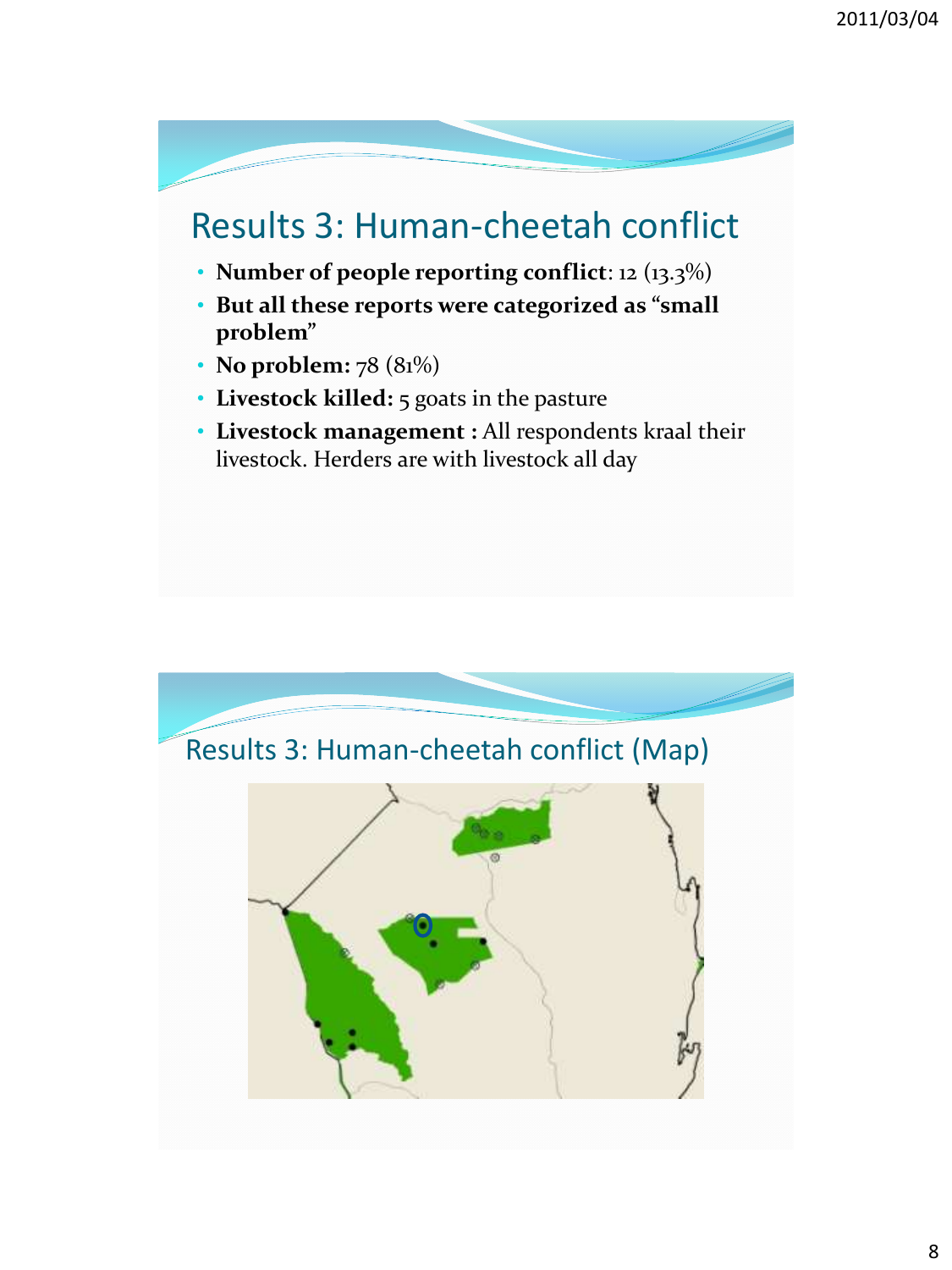# Results 4: Domestic dogs

- **Everyone has dogs –** average # is 4 dogs
- **But happy to vaccinate –** government campaigns
- **Owner control of dogs** is good. Dogs used to protect livestock kraal while the owner are sleeping at night.
- In general dogs are not used for hunting.



# Results 5: wildlife populations

- All areas have wildlife and awareness of value is high
- Species reported (important for cheetah): impala, kudu, wildebeest, duikers, waterbuck, bushbuck, reedbuck, hare,
- Respondents recognized that they own wildlife (20%) of revenue from wildlife goes back to community, according to forestry and wildlife law)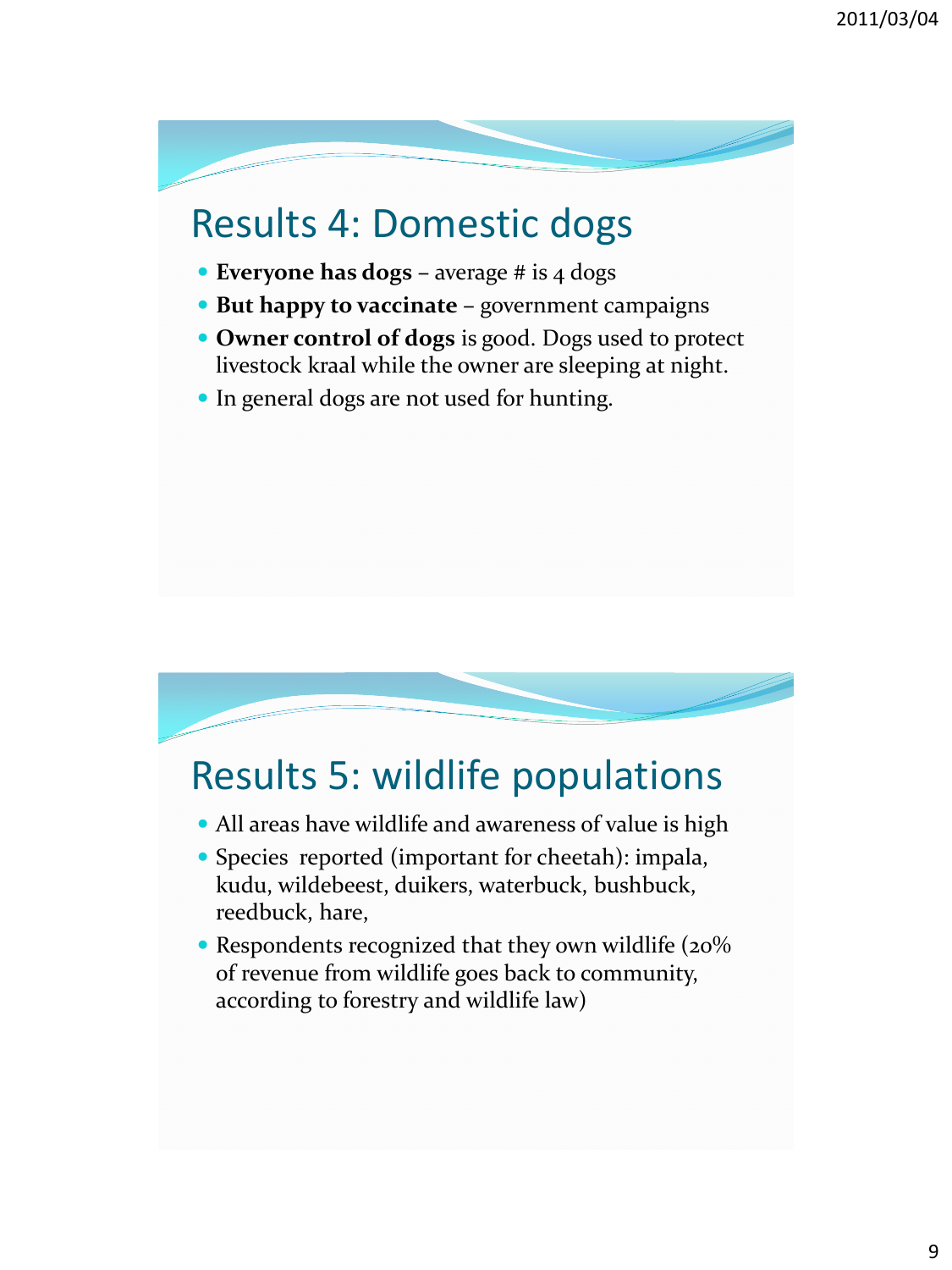# Results 6: Anti-poaching

- Anti-poaching VUKA (Zinave), Associacao Avestruz (Banhine)
- Chicualacuala we need to find out what is happening here
- Rangers and game scouts



- Habitat Loss dry land farming
- Lack of prey (but populations slowly increasing)
- Humans persecution could increase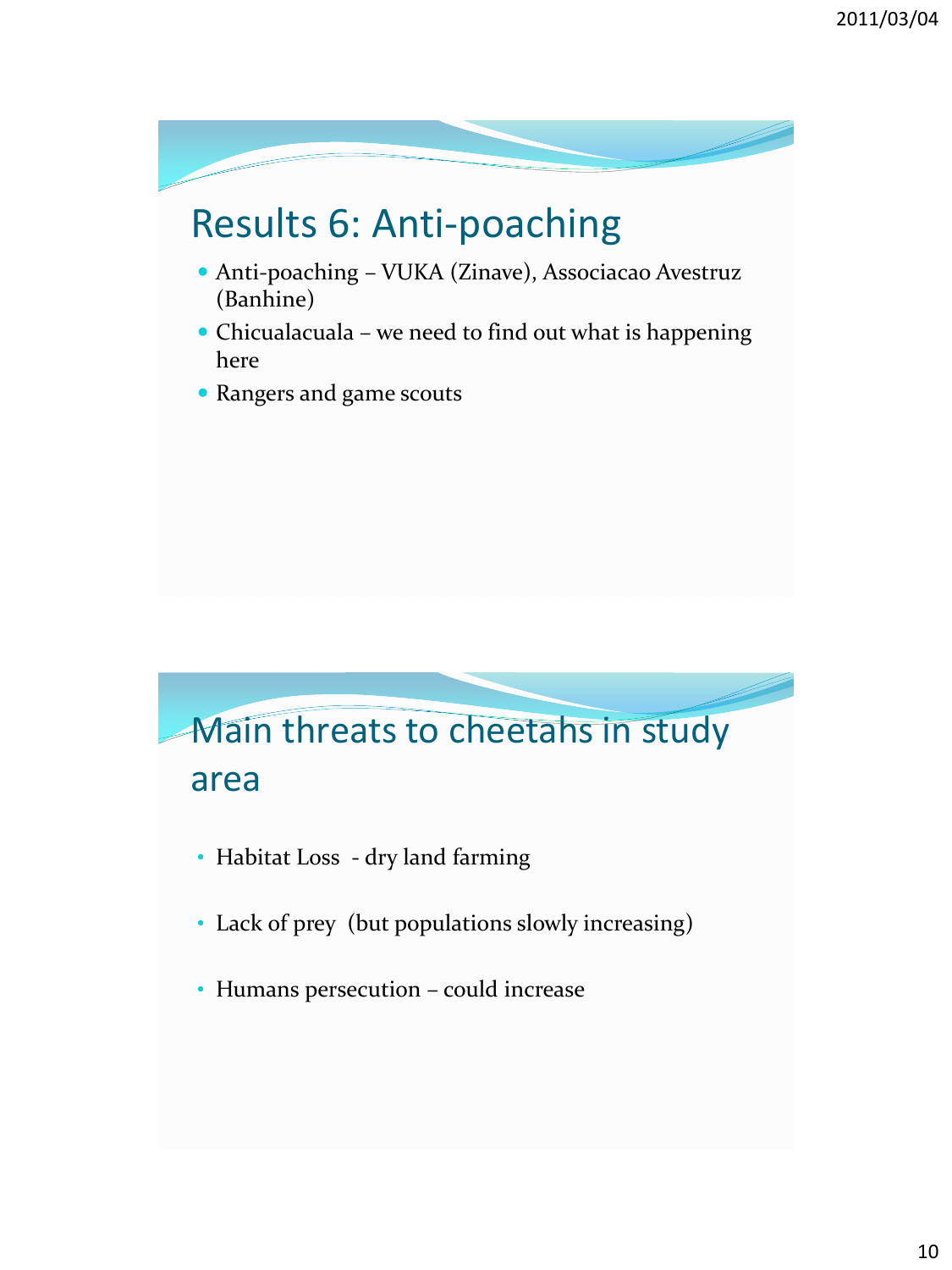## Recommendations

- Awareness training posters, training course for rangers (add cheetah information to existing courses) because it was found that rangers had little knowledge
- Nation wide awareness campaign using these posters to determine where cheetah have been seen

#### Recommendations

- More detailed studies of cheetah populations in protected area: Banhine and Limpopo – camera trap survey. We have access to 5 but we need 30
- Funds for detailed questionnaire survey in Chicualacuala and Buzi
- Satellite/GPS radio collar cheetah in Banhine and Limpopo
- Photographic survey in Limpopo
- Zinave:
	- Introduction not recommended at present because wildlife populations are still low. Natural colonization should occur if wildlife increases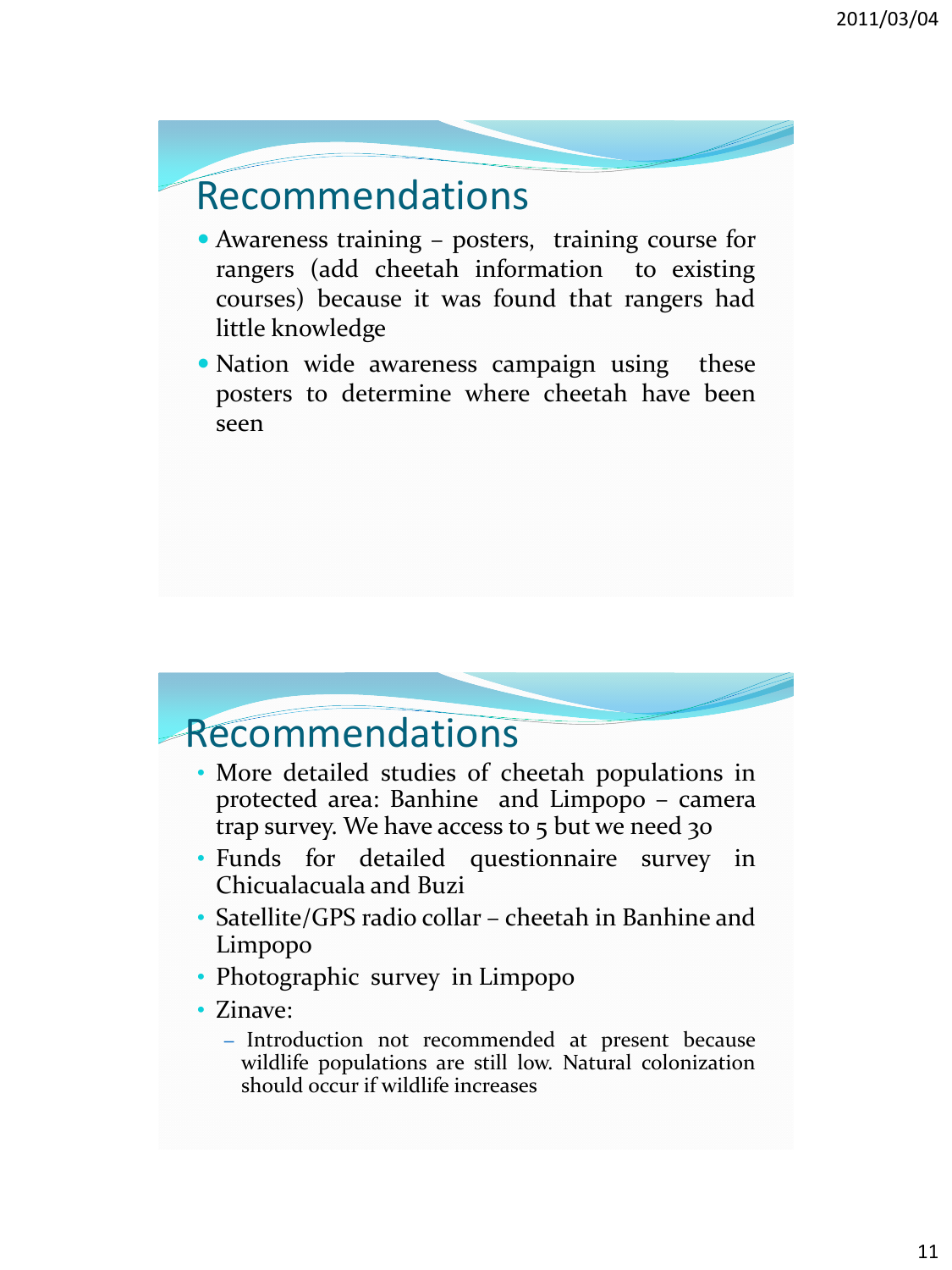## The way forward



- 1. Cheetah now confirmed in Mozambique in key conservation area – GL TFCA
- 2. BANHINE
- 3. LIMPOPO
- 4. ZINAVE
- 5. CHICUALACUALA connecting area?
- 6. Regional and national planning now more informed
- 7. Mozambique identified as key area for cheetah conservation
- 8. Raise awareness and support